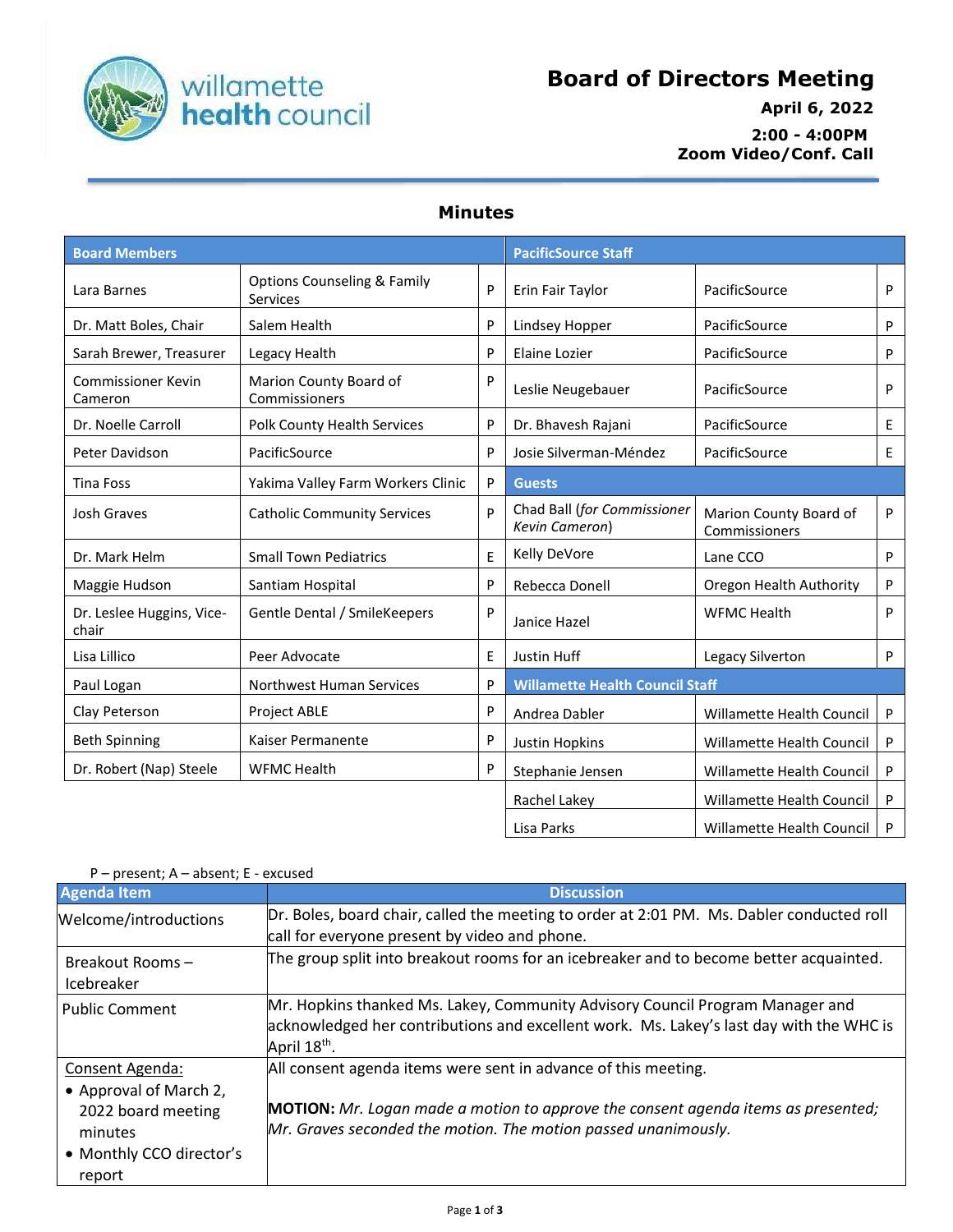| <b>Agenda Item</b>                | <b>Discussion</b>                                                                                                                                                                                 |  |
|-----------------------------------|---------------------------------------------------------------------------------------------------------------------------------------------------------------------------------------------------|--|
| • Monthly WHC ED                  |                                                                                                                                                                                                   |  |
| report                            |                                                                                                                                                                                                   |  |
| • Monthly CCO financials          |                                                                                                                                                                                                   |  |
| • Monthly WHC financials          |                                                                                                                                                                                                   |  |
| 2021 PacificSource year-          | Ms. Patterson walked the group through the year end financials as of December 31,                                                                                                                 |  |
| end financials                    | 2021, highlighting the following.<br>Reported an operating loss of \$6.1 million, behind a budgeted gain of \$5.4<br>$\bullet$                                                                    |  |
|                                   | million and \$7.6 million in positive adjustments related to 2020.                                                                                                                                |  |
|                                   | In 2021, the CCO incurred \$19 million in COVID-19 related expenses.<br>$\triangleright$ Approximately, \$12 million in hospital and testing expenses                                             |  |
|                                   | Reviewed the per member, per month report (PMPM) - year to date actual vs<br>budgeted                                                                                                             |  |
|                                   | Year to date break out of claim expense between paid/accrued and incurred by<br>not reported (IBNR) and adjusted totals for prior year impacts.                                                   |  |
|                                   | Report showing trailing 12-month results<br>$\bullet$<br>Provider withholds and incentives                                                                                                        |  |
|                                   | $\bullet$<br>Membership is ahead of budget as of December 31 <sup>st</sup> with 130,085 actual<br>$\bullet$                                                                                       |  |
|                                   | members compared to budgeted 111,537<br>$\triangleright$ Marion = 109,410                                                                                                                         |  |
|                                   | ▶ Polk = 19,607                                                                                                                                                                                   |  |
|                                   | $\triangleright$ Other = 1,068                                                                                                                                                                    |  |
|                                   | Joint Management Agreement (JMA) Shared Savings                                                                                                                                                   |  |
|                                   | $\triangleright$ PacificSource waived the recapture amount of \$21.6 million due to                                                                                                               |  |
|                                   | COVID-19 pandemic related expenses and challenges                                                                                                                                                 |  |
|                                   | $\triangleright$ Mr. Davidson elaborated on the JMA recapture                                                                                                                                     |  |
|                                   | Graphs for emergency department and inpatient trends and inpatient admits                                                                                                                         |  |
|                                   | Ms. Patterson said at the peak of COVID, PacfiicSource experienced inpatient<br>$\bullet$<br>hospitalizations in the high 90's and as of this meeting, she reported the<br>numbers are down to 5. |  |
| Board Planning - part 2           | Mr. Hopkins provided a detailed recap from the March 2 <sup>nd</sup> board planning breakout                                                                                                      |  |
| <b>Breakout Rooms</b>             | groups on the three priority areas.                                                                                                                                                               |  |
|                                   | Community Investments                                                                                                                                                                             |  |
|                                   | CCO Governance                                                                                                                                                                                    |  |
|                                   | <b>Board Development</b>                                                                                                                                                                          |  |
|                                   | The board broke into groups to continue discussing these topics.                                                                                                                                  |  |
|                                   | Group leaders shared key takeaways from their breakout session.<br>٠                                                                                                                              |  |
|                                   | Mr. Hopkins will summarize the highlights from the groups and share at next<br>board meeting.                                                                                                     |  |
| Future agenda items               | Mr. Hopkins reviewed potential near-future agenda topics.                                                                                                                                         |  |
|                                   | Reflections & next steps from board planning sessions<br>٠                                                                                                                                        |  |
|                                   | PacificSource Cost of Care presentation<br>٠                                                                                                                                                      |  |
|                                   | Quality Pool Planning for 2022<br>٠                                                                                                                                                               |  |
|                                   | $\triangleright$ 2022 distributions                                                                                                                                                               |  |
|                                   | $\geq 2023 \text{ model}$                                                                                                                                                                         |  |
|                                   | Hybrid meeting?                                                                                                                                                                                   |  |
|                                   | $\triangleright$ WHC is working on getting audio/visual equipment in order to host<br>meetings at the office (also with virtual option).                                                          |  |
|                                   | $\triangleright$ Mr. Hopkins articulated his support for those who wish to wear a mask.                                                                                                           |  |
|                                   | Community Impact Committee activities and investments                                                                                                                                             |  |
| Oregon Health Authority<br>update | The following updates were emailed to the board and partners on OHA update from Ms.<br>Donell, Innovator Agent                                                                                    |  |
|                                   | Public Hearing: The Impact of Health Care Costs on Oregonians                                                                                                                                     |  |
|                                   | What: The Oregon Health Authority will hold a virtual public hearing on the<br>➤                                                                                                                  |  |